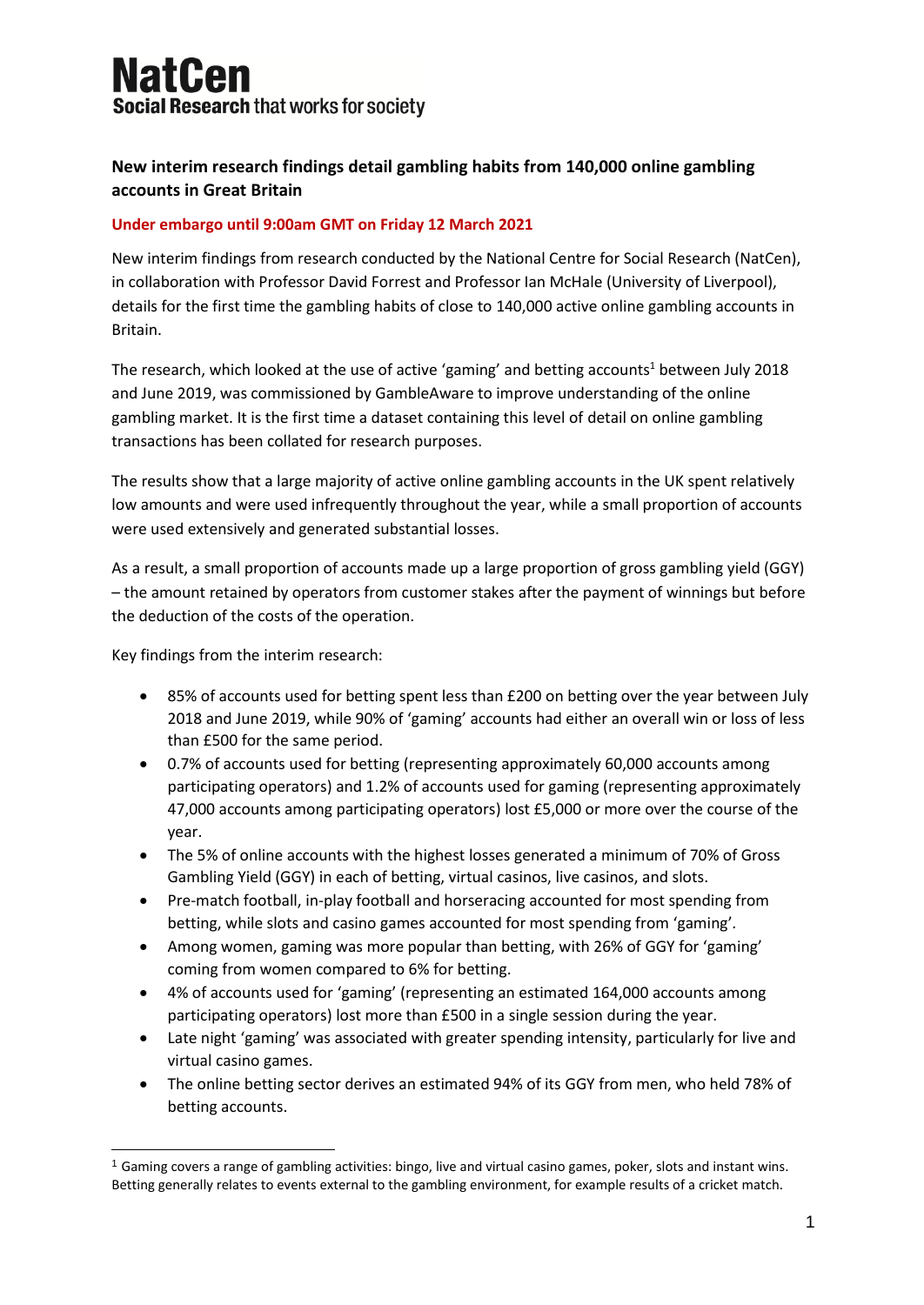- Among accounts which spent £5,000 or more over the year, over 95% were held by men, typically in their 40s.
- Participation in online gambling was higher in more deprived areas than less deprived areas, but people living in more and less deprived areas spent on average similar amounts throughout the year.

Researchers also looked at the use of safer gambling tools. Around 4% received contact from an operator for the purpose of 'social responsibility', with the vast majority (84%) of those contacts being made by email.

Of the accounts which lost in excess of £2,000 during the year, around a third (36%) had received a 'social responsibility' contact during the year, while 0.84% received a phone call from an operator.

Among safer gambling tools, deposit limits were most widely used by account holders. Around a fifth (21.5%) set deposit limits, whereas, self-exclusion was applied to 2.3% of accounts.

Commenting on the research, **Dr Sokratis Dinos from NatCen** said: "*This research was able to analyse and assess an unprecedented source of information on how people in Great Britain gamble and opens up numerous opportunities to further understand people's gambling habits. These interim findings are just the first stage and future research will provide a greater opportunity to understand the risk factors associated with gambling behaviour."*

#### **ENDS**

For more information please contact:

Oliver Paynel, NatCen Media and Communications Officer [oliver.paynel@natcen.ac.uk](mailto:oliver.paynel@natcen.ac.uk) Direct: 0207 549 9550 Mobile: 07734 960 071

The interim findings from this research will be available on Friday 12 March at 9:00am at this address: [http://www.begambleaware.org/sites/default/files/2021-](http://www.begambleaware.org/sites/default/files/2021-03/PoP_Interim%20Report_Short_Final.pdf) [03/PoP\\_Interim%20Report\\_Short\\_Final.pdf](http://www.begambleaware.org/sites/default/files/2021-03/PoP_Interim%20Report_Short_Final.pdf)

#### **Notes to editors**

#### About the research

- This research was commissioned by GambleAware to improve understanding of the online gambling market. Research questions were:
	- o What are the basic patterns of play within online gambling?
	- o How do these patterns of play vary for different types of people?
	- o How do patterns of play vary among different products and characteristics?
	- $\circ$  What types of behaviours are associated with problem or at-risk gambling, for example use of credit cards, reverse withdrawals etc?
- Seven major online operators agreed to supply data to be used in the analysis. It was decided to sample cases from each operator and cases were selected at random, which means the results can be generalised to all participating operators.
- Each operator was requested to provide an anonymised list of all its accounts where the account's registered address was in Great Britain and there had been at least one